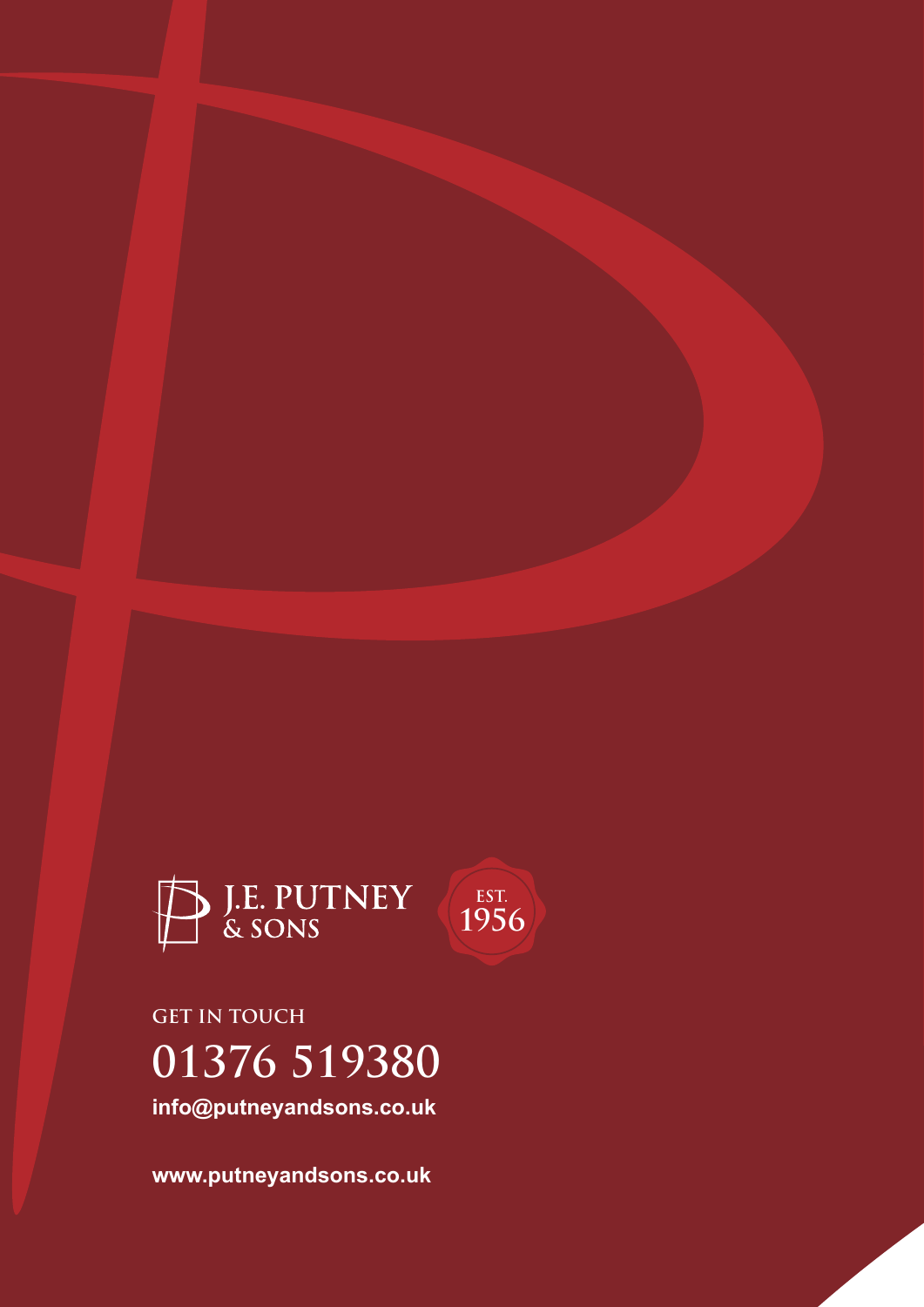# **TRADITIONAL LIME PLASTERING SPECIALISTS**

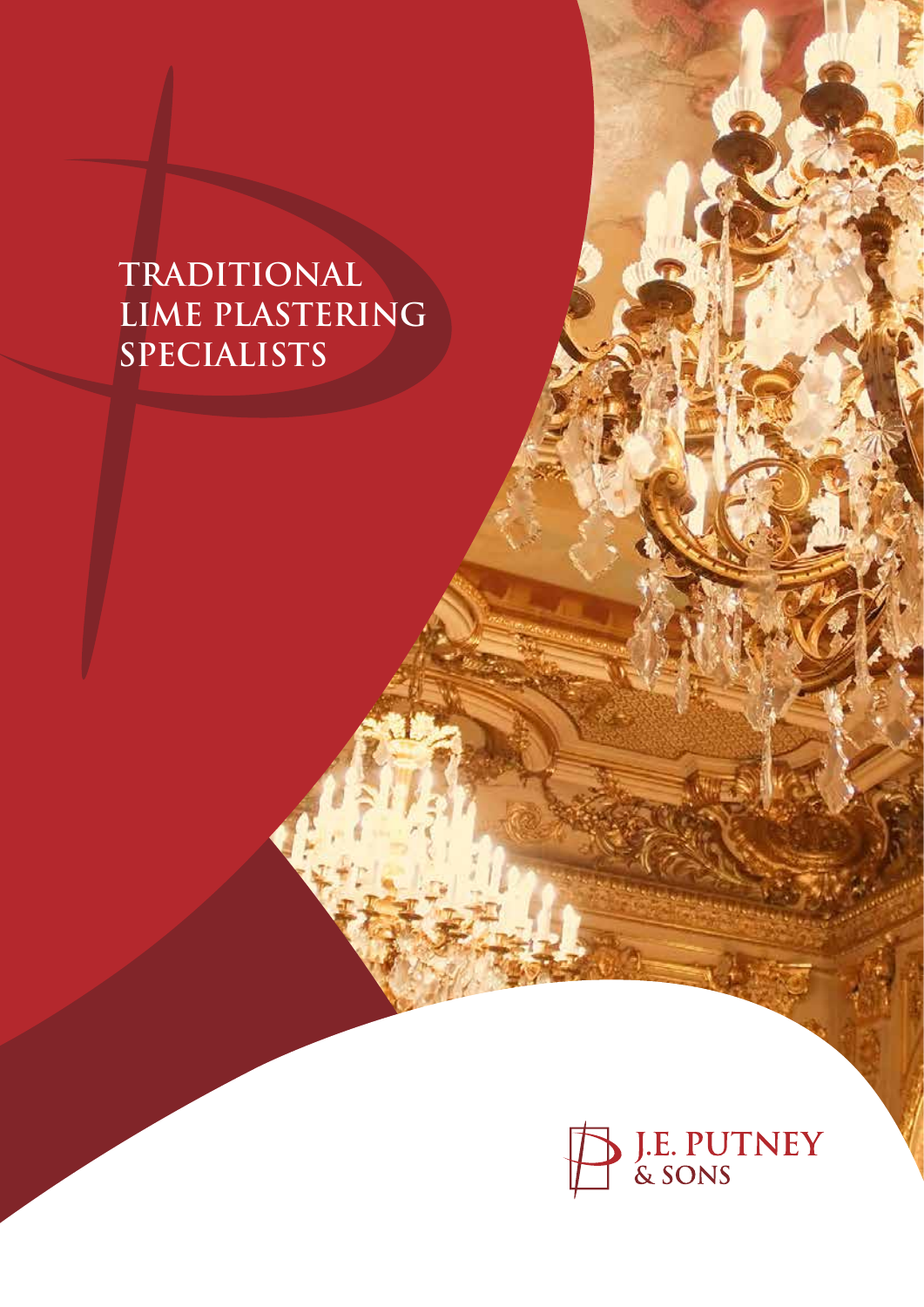## **PROFILE**

J.E. Putney & Sons is a well-established and highly respected family run business specialising in all forms of traditional lime plastering.

The business was established in 1956 by the late Joseph Putney and has been owned and managed by his eldest son Kevin since 1997. It is now in its fourth generation of Putney's.

We are proud of our reputation for quality and excellence, built up over years of professional service to our business partners and domestic customers.

We are also proud of the fact that we have never needed to advertise our business, as our excellent reputation in the trade has meant that business partners have referred contacts to us.

We offer competitive pricing for quality workmanship and we always work hard to ensure projects are completed on time and within budget. To make certain that this happens, all our projects are managed by either Kevin or his brother Daren, the company's contracts manager and all the quotations are priced by the company quantity surveyor James.

# **KEY PEOPLE**

J.E Putney & Sons has been family run for 60 years and the leadership team ensure that the family ethos and traditional values are delivered throughout the business.

# Kevin Putney

**Managing Director**

Kevin was taught by the late Joseph Putney and completed his apprenticeship in 1986. He has owned and managed the company since 1997.

#### James Putney

**Quantity Surveyor/Project Manager**

James completed his apprenticeship in quantity surveying in 2009 after attending college and then university where he gained a HND. He has been with the company since 2012.

#### Daren Putney

**Contracts Manager**

Lee Putney **Contracts manager** Andy Watts **Technical Consultant** Carla Putney **Secretary / Accounts**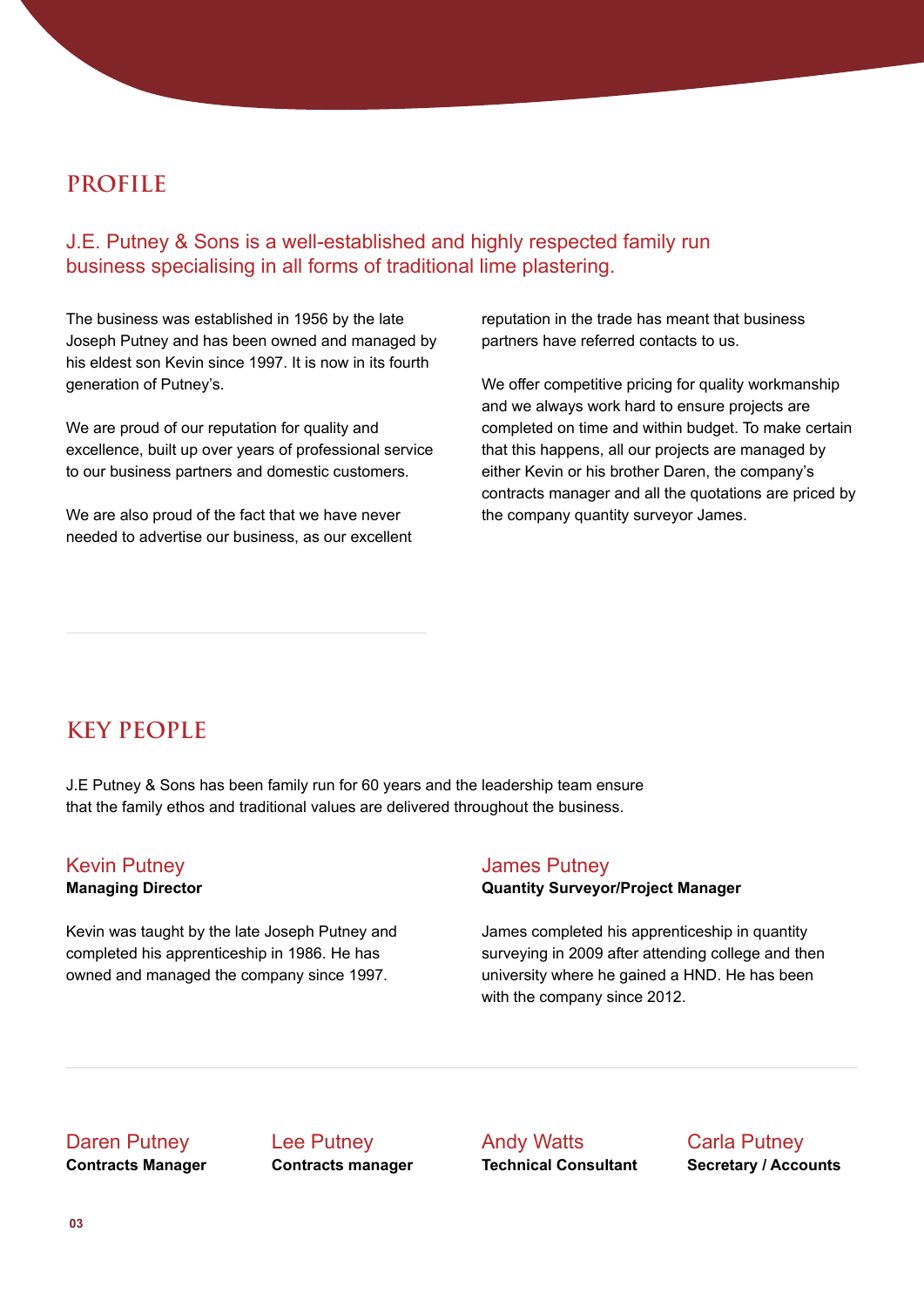# **WHY PUTNEY?**

At JE Putney & Sons we believe that our craftsmanship and attention to detail makes us stand out from the rest.

Our plasterers are of the highest quality and we only use well known tradesmen that we have known and used for years.

We are passionate about restoring our country's buildings in a careful and considerate manner and we fell that this is reflected in the services that we provide.

No matter how big or small the project, we treat all properties with the same level of respect that they deserve.

At every stage of a project, at least 1 member of our management team will be there to oversee and ensure the project runs smoothly so our clients have a stress free experience with us.

J E Putney & Sons, Restoring Our Country's Heritage Since 1956.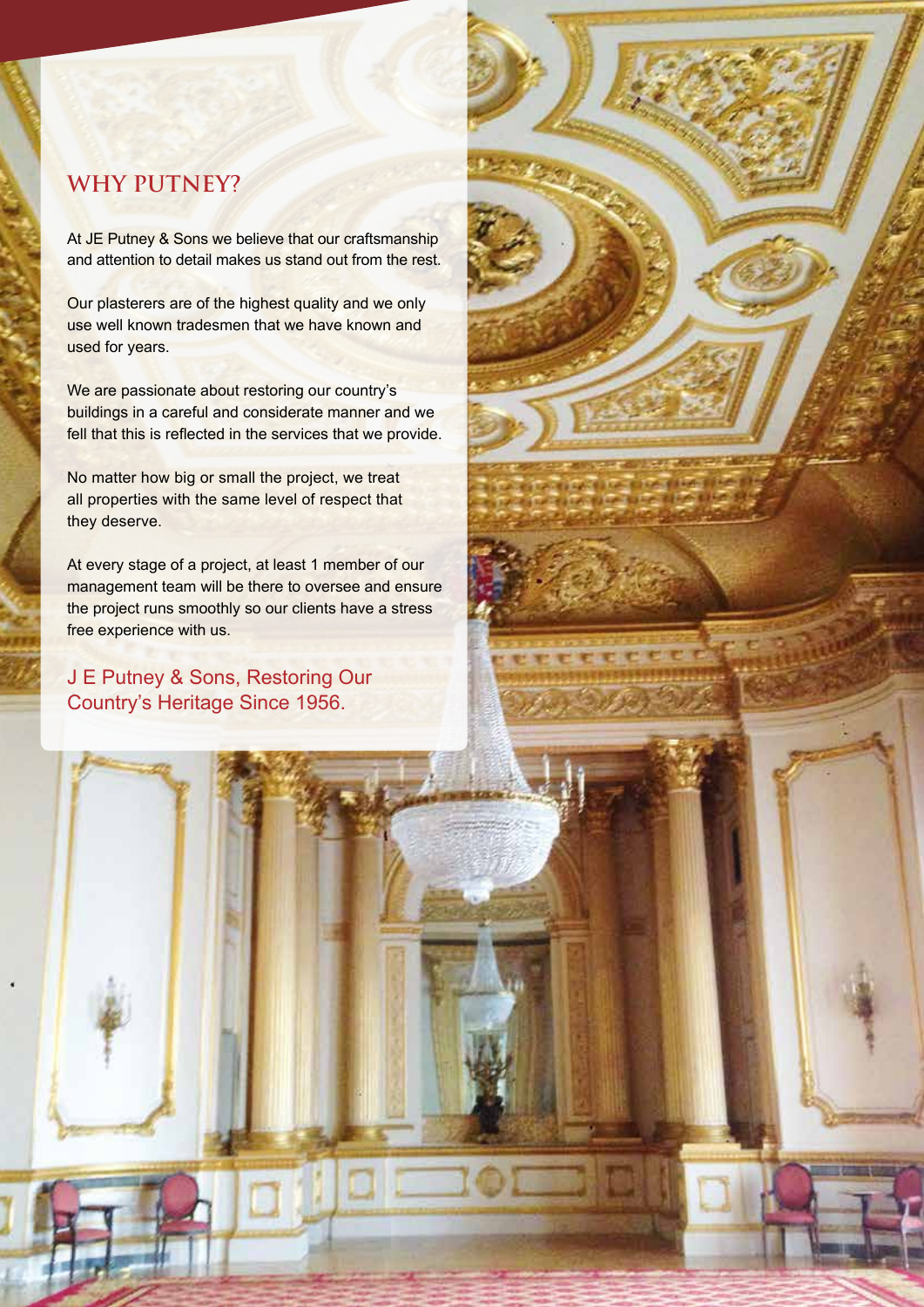# **WHAT WE DO**

We are able to offer our expertise and quality because we specialise in plastering associated services only - we have always felt that to diversify into other areas of the building trade could potentially affect the quality of any specialist tradesman's work.

The plasterers we employ are all well known to us over many years and we can therefore be assured of their reliability and skills.

> Internal Lime Plastering External Lime Plastering Timber Lathing

Fibrous skirting, cornice, panel moulding, corbels etc

Modern Plastering

King's Cross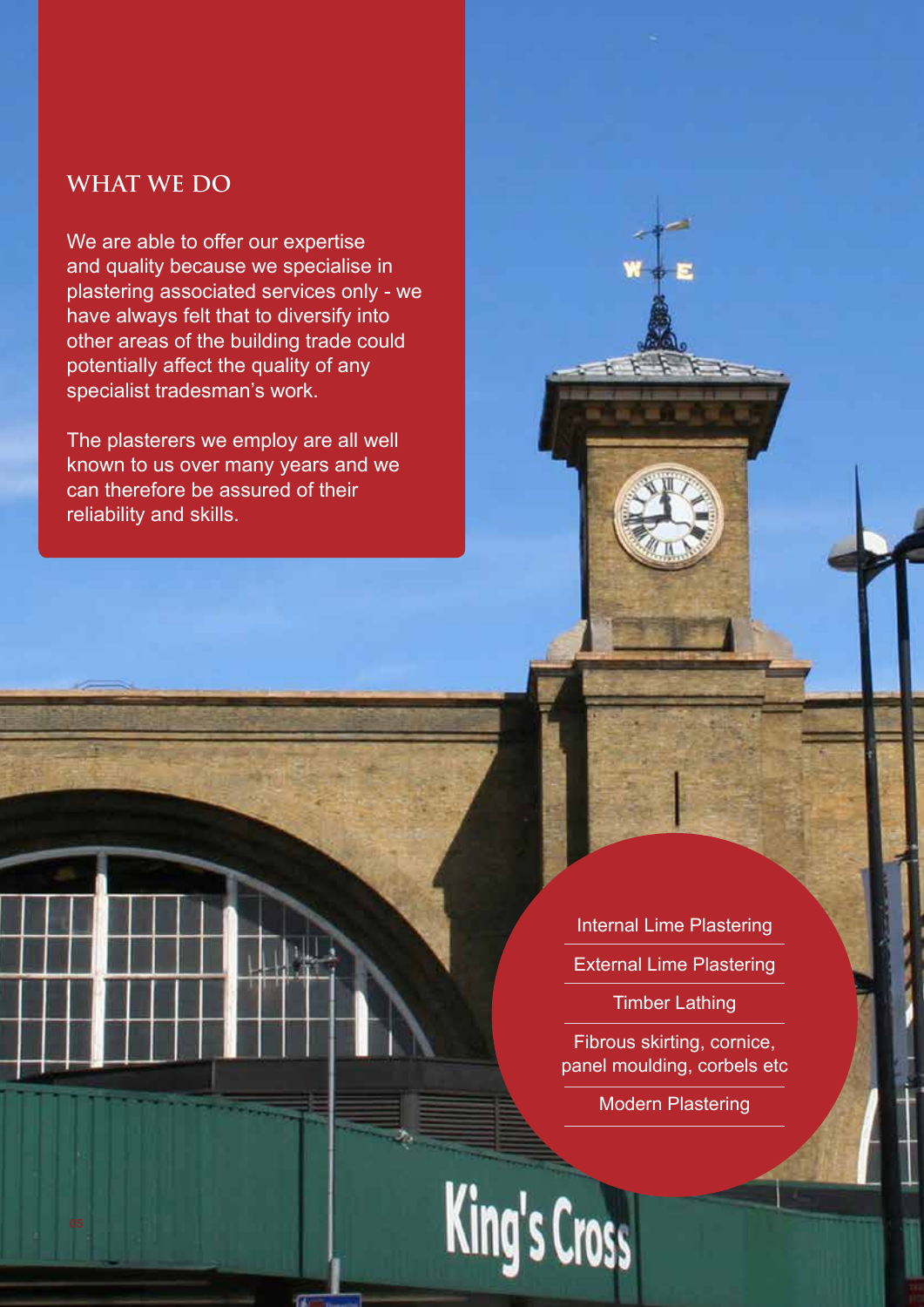## **THE PROCESS OF LIME PLASTERING**



#### **Background Preparation**

Before any plastering can happen, the background must be prepared to ensure that it is suitable to receive new plaster.

If the substrate is masonry, any loose debris must be scraped off to leave a flat surface.

The masonry is then dampened down to control the suction.

If the substrate is lath, they must all be fixed with an appropriate gap (usually a lath thickness). The laths are also dampened down to control suction.



#### **Scratch Coat**

The 1st coat is known as a scratch coat because the surface has lines scratched in to act as a key for the next coat.

The mix is usually 1 part lime putty to 2 &  $\frac{1}{2}$ parts coarse, well graded sharp sand. Hair (normally hair or goat) is added to give it tensile strength.

In most cases the 1st coat is applied no thicker than 15mm.

Whilst still wet, a scratcher is used to create a diamond or lattice pattern.

> This is left to cure for 5-10 days depending on conditions.

# **Finish Coat**

**4**

The 3rd coat is known as a finish or setting coat.

> It is the thinnest of 3 often applied 2-5mm thick.

The mix is typically 3 parts lime putty to 1 part silver sand.

The setting coat is applied in 2 very thin layers and is laid down once the previous coat is beginning to steady up.

The surface is worked over using a trowel to achieve a smooth flat finish or a wooden or sponge float to achieve an open textured finish.



#### **Float Coat**

The 2nd coat is known as a float coat and is used to bring the surface level.

The mix is less rich than the 1st, normally 1 part lime putty to 3 parts medium, well graded sand. Hair is also added to this coat.

The thickness of the float coat should not exceed that of the previous.

A level surface is achieved by using a long straight edge or feather edge which is passed over the wet surface to remove undulations.

Once the surface is level and it has begun to stiffen up, a devil float (wooden float with nails/ screws driven through 2mm) is rubbed over the surface to form a key.

This is left to cure for 5-10 days.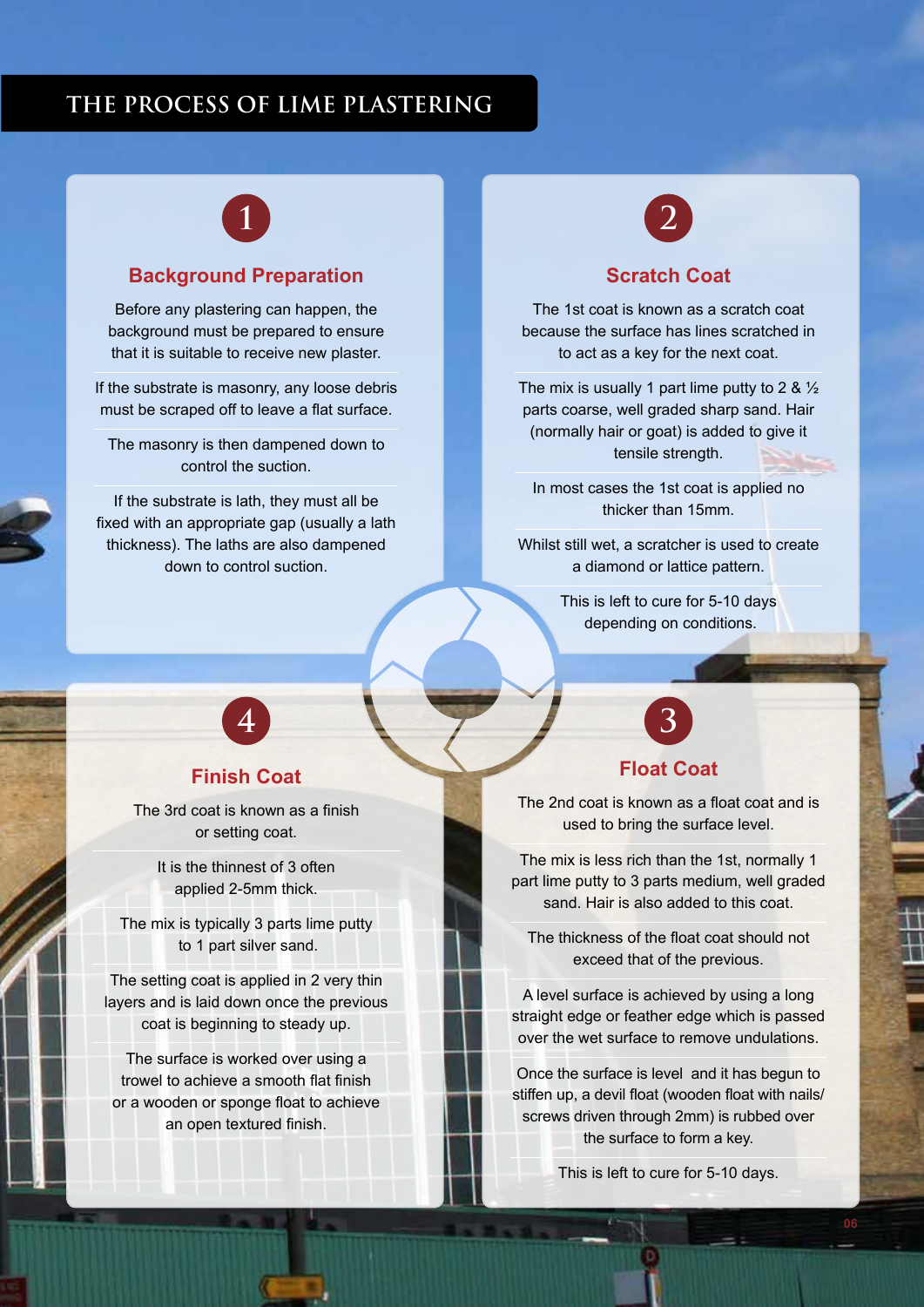# **INTERNAL & EXTERNAL LIME PLASTERING**

We carry out all forms and aspects of internal and external lime plastering/rendering including:

- 3 Coat haired lime plaster to masonry/stone backgrounds
- 3 Coat haired lime plaster to laths
- 3 Coat haired lime plaster to all other suitable substrate's

All finishes accommodated for including; trowelled for smooth finishes, rough/medium sponged for rustic/vintage finishes and any other requirements can be met if specified.



## **Timber Lathing**

We can provide and use an array of different laths including:

- Pine
- Larch
- Oak
- **Chestnut**

The oak and chestnut laths can be either sawn or riven depending on your requirements.



## **Fibrous Skirting, Cornice, Panel Moulding, Corbels Etc**

We can mould & manufacture to match existing or offer bespoke profiles from our workshop. We have a large collection of stock moulds which can be manufactured including:

- **Cornice**
- **Skirting**
- **Corbels**
- Central ceiling pieces
- Panel moulds
- **Archways**
- **Columns**



# **Modern Plastering**

We also offer our expertise and knowledge to carry out modern plastering works including:

- Internal plastering
- External rendering (sand & cement, K Rend, Pebble dashing)
- Floor screeding
- Granolithic flooring